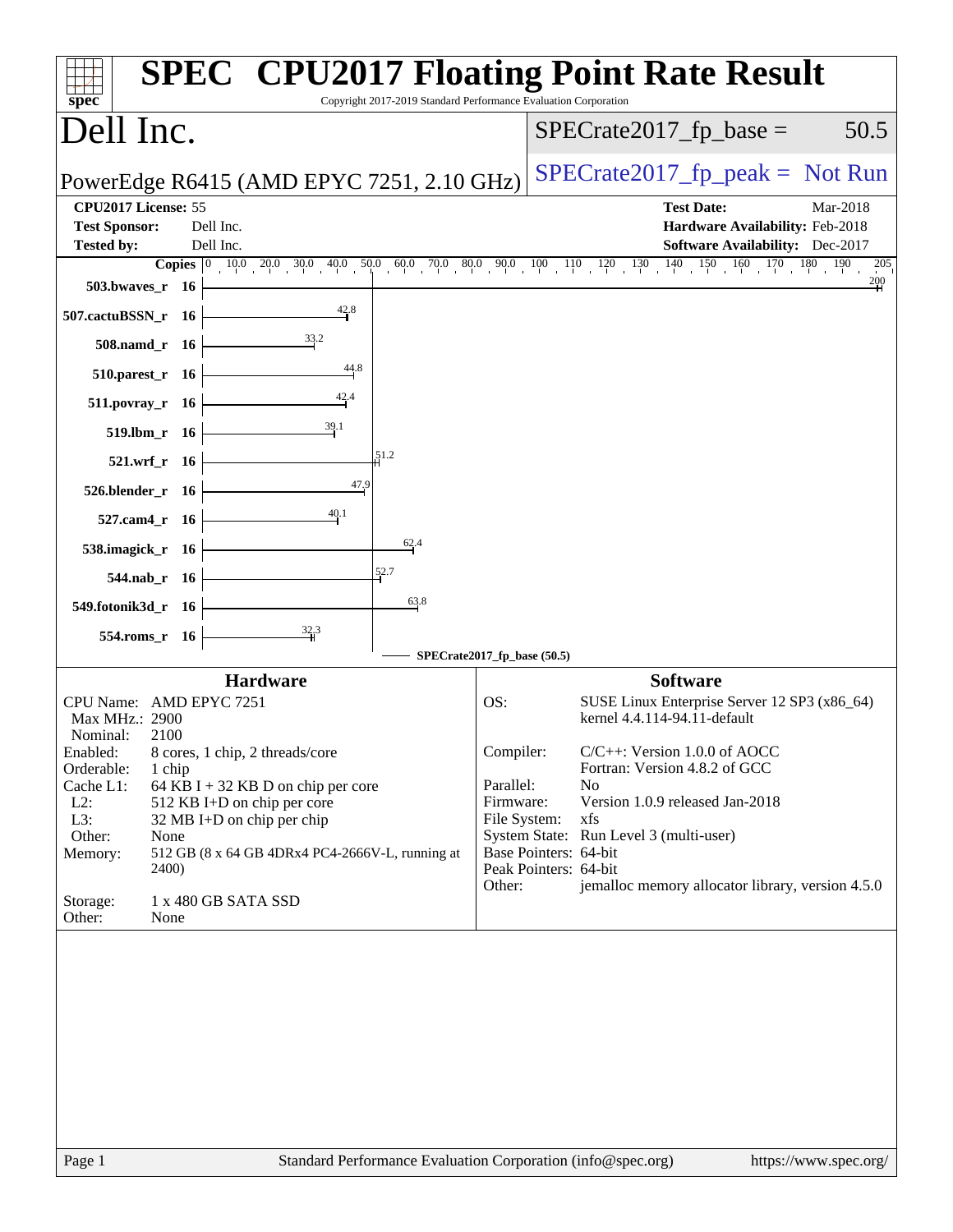| spec <sup>®</sup>                                                                                                                                                             |               |                |                | Copyright 2017-2019 Standard Performance Evaluation Corporation |              |                      |       |               | <b>SPEC CPU2017 Floating Point Rate Result</b>                                                           |              |                   |              |                                             |              |
|-------------------------------------------------------------------------------------------------------------------------------------------------------------------------------|---------------|----------------|----------------|-----------------------------------------------------------------|--------------|----------------------|-------|---------------|----------------------------------------------------------------------------------------------------------|--------------|-------------------|--------------|---------------------------------------------|--------------|
| Dell Inc.                                                                                                                                                                     |               |                |                |                                                                 |              |                      |       |               | $SPECrate2017_fp\_base =$                                                                                |              |                   |              |                                             | 50.5         |
| $SPECrate2017_fp\_peak = Not Run$<br>PowerEdge R6415 (AMD EPYC 7251, 2.10 GHz)                                                                                                |               |                |                |                                                                 |              |                      |       |               |                                                                                                          |              |                   |              |                                             |              |
| <b>CPU2017 License: 55</b><br><b>Test Sponsor:</b>                                                                                                                            | Dell Inc.     |                |                |                                                                 |              |                      |       |               |                                                                                                          |              | <b>Test Date:</b> |              | Mar-2018<br>Hardware Availability: Feb-2018 |              |
| <b>Tested by:</b>                                                                                                                                                             | Dell Inc.     |                |                |                                                                 |              |                      |       |               |                                                                                                          |              |                   |              | Software Availability: Dec-2017             |              |
|                                                                                                                                                                               |               |                |                |                                                                 |              | <b>Results Table</b> |       |               |                                                                                                          |              |                   |              |                                             |              |
|                                                                                                                                                                               |               |                |                | <b>Base</b>                                                     |              |                      |       |               |                                                                                                          |              | <b>Peak</b>       |              |                                             |              |
| <b>Benchmark</b>                                                                                                                                                              | <b>Copies</b> | <b>Seconds</b> | Ratio          | <b>Seconds</b>                                                  | <b>Ratio</b> | <b>Seconds</b>       | Ratio | <b>Copies</b> | <b>Seconds</b>                                                                                           | <b>Ratio</b> | <b>Seconds</b>    | <b>Ratio</b> | <b>Seconds</b>                              | <b>Ratio</b> |
| 503.bwaves r                                                                                                                                                                  | 16            | 795            | 202            | 801                                                             | 200          | 801                  | 200   |               |                                                                                                          |              |                   |              |                                             |              |
| 507.cactuBSSN_r                                                                                                                                                               | 16            | 473            | 42.8           | 476                                                             | 42.5         | 470                  | 43.1  |               |                                                                                                          |              |                   |              |                                             |              |
| 508.namd r                                                                                                                                                                    | 16            | 460            | 33.1           | 458                                                             | 33.2         | 458                  | 33.2  |               |                                                                                                          |              |                   |              |                                             |              |
| 510.parest_r                                                                                                                                                                  | 16            | 934            | 44.8           | 935                                                             | 44.8         | 935                  | 44.7  |               |                                                                                                          |              |                   |              |                                             |              |
| $511.povray_r$                                                                                                                                                                | 16            | 881            | 42.4           | 882                                                             | 42.4         | 878                  | 42.5  |               |                                                                                                          |              |                   |              |                                             |              |
| 519.lbm_r                                                                                                                                                                     | 16            | 430            | 39.2           | 431                                                             | 39.1         | 433                  | 38.9  |               |                                                                                                          |              |                   |              |                                             |              |
| $521.wrf_r$                                                                                                                                                                   | 16            | 684            | 52.4           | 711                                                             | 50.4         | 700                  | 51.2  |               |                                                                                                          |              |                   |              |                                             |              |
| 526.blender r                                                                                                                                                                 | 16            | 509            | 47.9           | 508                                                             | 47.9         | 509                  | 47.9  |               |                                                                                                          |              |                   |              |                                             |              |
| $527$ .cam $4r$                                                                                                                                                               | 16            | 701            | 39.9           | 698                                                             | <u>40.1</u>  | 697                  | 40.1  |               |                                                                                                          |              |                   |              |                                             |              |
| 538.imagick_r                                                                                                                                                                 | 16            | 638            | 62.4           | 636                                                             | 62.6         | 637                  | 62.4  |               |                                                                                                          |              |                   |              |                                             |              |
| 544.nab_r                                                                                                                                                                     | 16            | 510            | 52.8           | 511                                                             | 52.7         | 512                  | 52.6  |               |                                                                                                          |              |                   |              |                                             |              |
| 549.fotonik3d r                                                                                                                                                               | 16            | 977            | 63.8           | 978                                                             | 63.8         | 978                  | 63.8  |               |                                                                                                          |              |                   |              |                                             |              |
| $554$ .roms $r$                                                                                                                                                               | 16            | 789            | 32.2           | 787                                                             | 32.3         | 770                  | 33.0  |               |                                                                                                          |              |                   |              |                                             |              |
| $SPECrate2017_fp\_base =$                                                                                                                                                     |               |                | 50.5           |                                                                 |              |                      |       |               |                                                                                                          |              |                   |              |                                             |              |
| $SPECrate2017_fp\_peak =$                                                                                                                                                     |               |                | <b>Not Run</b> |                                                                 |              |                      |       |               |                                                                                                          |              |                   |              |                                             |              |
|                                                                                                                                                                               |               |                |                |                                                                 |              |                      |       |               | Results appear in the order in which they were run. Bold underlined text indicates a median measurement. |              |                   |              |                                             |              |
| <b>Submit Notes</b>                                                                                                                                                           |               |                |                |                                                                 |              |                      |       |               |                                                                                                          |              |                   |              |                                             |              |
| The config file option 'submit' was used.<br>'numactl' was used to bind copies to the cores.<br>See the configuration file for details.                                       |               |                |                |                                                                 |              |                      |       |               |                                                                                                          |              |                   |              |                                             |              |
| <b>Operating System Notes</b><br>'ulimit -s unlimited' was used to set environment stack size<br>'ulimit -1 2097152' was used to set environment locked pages in memory limit |               |                |                |                                                                 |              |                      |       |               |                                                                                                          |              |                   |              |                                             |              |

runspec command invoked through numactl i.e.: numactl --interleave=all runspec <etc>

Set dirty\_ratio=8 to limit dirty cache to 8% of memory Set swappiness=1 to swap only if necessary Set zone\_reclaim\_mode=1 to free local node memory and avoid remote memory sync then drop\_caches=3 to reset caches before invoking runcpu

dirty\_ratio, swappiness, zone\_reclaim\_mode and drop\_caches were all set using privileged echo (e.g. echo 1 > /proc/sys/vm/swappiness).

Transparent huge pages were enabled for this run (OS default)

Huge pages were not configured for this run.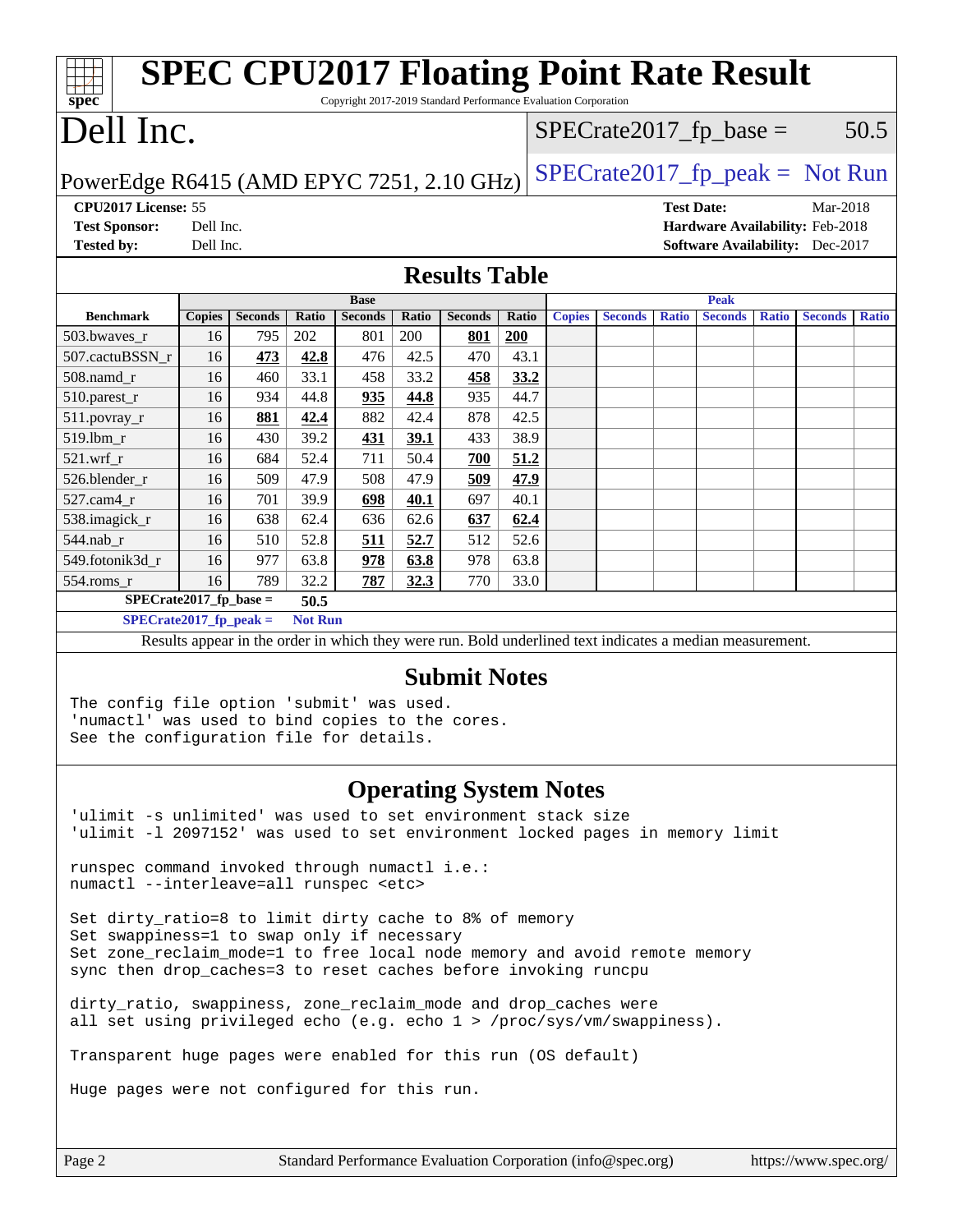| <b>SPEC CPU2017 Floating Point Rate Result</b><br>spec <sup>®</sup><br>Copyright 2017-2019 Standard Performance Evaluation Corporation                                                                                                                                                                                                                                                                                                                                                                                                                                                                                                                                                                                                                                                                                                                                                                                                                                                                                                                                                                                                                                                                                                                                                                                                                                                                                                                                                                                                                                                         |                                                                                                            |
|------------------------------------------------------------------------------------------------------------------------------------------------------------------------------------------------------------------------------------------------------------------------------------------------------------------------------------------------------------------------------------------------------------------------------------------------------------------------------------------------------------------------------------------------------------------------------------------------------------------------------------------------------------------------------------------------------------------------------------------------------------------------------------------------------------------------------------------------------------------------------------------------------------------------------------------------------------------------------------------------------------------------------------------------------------------------------------------------------------------------------------------------------------------------------------------------------------------------------------------------------------------------------------------------------------------------------------------------------------------------------------------------------------------------------------------------------------------------------------------------------------------------------------------------------------------------------------------------|------------------------------------------------------------------------------------------------------------|
| Dell Inc.                                                                                                                                                                                                                                                                                                                                                                                                                                                                                                                                                                                                                                                                                                                                                                                                                                                                                                                                                                                                                                                                                                                                                                                                                                                                                                                                                                                                                                                                                                                                                                                      | 50.5<br>$SPECrate2017_fp\_base =$                                                                          |
| PowerEdge R6415 (AMD EPYC 7251, 2.10 GHz)                                                                                                                                                                                                                                                                                                                                                                                                                                                                                                                                                                                                                                                                                                                                                                                                                                                                                                                                                                                                                                                                                                                                                                                                                                                                                                                                                                                                                                                                                                                                                      | $SPECrate2017fr peak = Not Run$                                                                            |
| CPU2017 License: 55<br><b>Test Sponsor:</b><br>Dell Inc.<br><b>Tested by:</b><br>Dell Inc.                                                                                                                                                                                                                                                                                                                                                                                                                                                                                                                                                                                                                                                                                                                                                                                                                                                                                                                                                                                                                                                                                                                                                                                                                                                                                                                                                                                                                                                                                                     | <b>Test Date:</b><br>Mar-2018<br>Hardware Availability: Feb-2018<br><b>Software Availability:</b> Dec-2017 |
| <b>General Notes</b>                                                                                                                                                                                                                                                                                                                                                                                                                                                                                                                                                                                                                                                                                                                                                                                                                                                                                                                                                                                                                                                                                                                                                                                                                                                                                                                                                                                                                                                                                                                                                                           |                                                                                                            |
| Environment variables set by runcpu before the start of the run:<br>LD_LIBRARY_PATH = "/home/cpu2017-1.0.2/amd1704-rate-libs-revC/64;/home/cpu2017-1.0.2/amd1704-rate-libs-revC/32:"<br>$MALLOC\_CONF = "lg_chunk:28"$<br>The AMD64 AOCC Compiler Suite is available at<br>http://developer.amd.com/amd-aocc/<br>The AOCC Gold Linker plugin was installed and used for the link stage.<br>The AOCC Fortran Plugin version 1.0 was used to leverage AOCC optimizers<br>with gfortran.<br>Binaries were compiled on a system with 2x AMD EPYC 7601 CPU + 512GB Memory using RHEL 7.4<br>jemalloc, a general purpose malloc implementation, was obtained at<br>https://github.com/jemalloc/jemalloc/releases/download/4.5.0/jemalloc-4.5.0.tar.bz2<br>jemalloc was built with GCC v4.8.5 in RHEL v7.2 under default conditions.<br>jemalloc uses environment variable MALLOC_CONF with values narenas and lg_chunk:<br>narenas: sets the maximum number of arenas to use for automatic multiplexing<br>of threads and arenas.<br>lg_chunk: set the virtual memory chunk size (log base 2). For example,<br>$lg_c$ chunk: 21 sets the default chunk size to $2^2$ 21 = 2MiB.<br>The test sponsor attests, as of date of publication, that CVE-2017-5754 (Meltdown)<br>NA:<br>is mitigated in the system as tested and documented.<br>Yes: The test sponsor attests, as of date of publication, that CVE-2017-5753 (Spectre variant 1)<br>is mitigated in the system as tested and documented.<br>Yes: The test sponsor attests, as of date of publication, that CVE-2017-5715 (Spectre variant 2) |                                                                                                            |
| is mitigated in the system as tested and documented.                                                                                                                                                                                                                                                                                                                                                                                                                                                                                                                                                                                                                                                                                                                                                                                                                                                                                                                                                                                                                                                                                                                                                                                                                                                                                                                                                                                                                                                                                                                                           |                                                                                                            |
| <b>Platform Notes</b><br>Sysinfo program /home/cpu2017-1.0.2/bin/sysinfo<br>Rev: r5797 of 2017-06-14 96c45e4568ad54c135fd618bcc091c0f<br>running on linux-j270 Tue Mar 6 16:51:08 2018                                                                                                                                                                                                                                                                                                                                                                                                                                                                                                                                                                                                                                                                                                                                                                                                                                                                                                                                                                                                                                                                                                                                                                                                                                                                                                                                                                                                         |                                                                                                            |
| SUT (System Under Test) info as seen by some common utilities.<br>For more information on this section, see<br>https://www.spec.org/cpu2017/Docs/config.html#sysinfo                                                                                                                                                                                                                                                                                                                                                                                                                                                                                                                                                                                                                                                                                                                                                                                                                                                                                                                                                                                                                                                                                                                                                                                                                                                                                                                                                                                                                           |                                                                                                            |
| From /proc/cpuinfo<br>model name: AMD EPYC 7251 8-Core Processor<br>"physical id"s (chips)<br>$1 \quad$<br>16 "processors"<br>cores, siblings (Caution: counting these is hw and system dependent. The following<br>excerpts from /proc/cpuinfo might not be reliable. Use with caution.)<br>cpu cores : 8<br>siblings : 16<br>physical 0: cores 0 8 12 16 20 24 28                                                                                                                                                                                                                                                                                                                                                                                                                                                                                                                                                                                                                                                                                                                                                                                                                                                                                                                                                                                                                                                                                                                                                                                                                            |                                                                                                            |
| (Continued on next page)                                                                                                                                                                                                                                                                                                                                                                                                                                                                                                                                                                                                                                                                                                                                                                                                                                                                                                                                                                                                                                                                                                                                                                                                                                                                                                                                                                                                                                                                                                                                                                       |                                                                                                            |
| Page 3<br>Standard Performance Evaluation Corporation (info@spec.org)                                                                                                                                                                                                                                                                                                                                                                                                                                                                                                                                                                                                                                                                                                                                                                                                                                                                                                                                                                                                                                                                                                                                                                                                                                                                                                                                                                                                                                                                                                                          | https://www.spec.org/                                                                                      |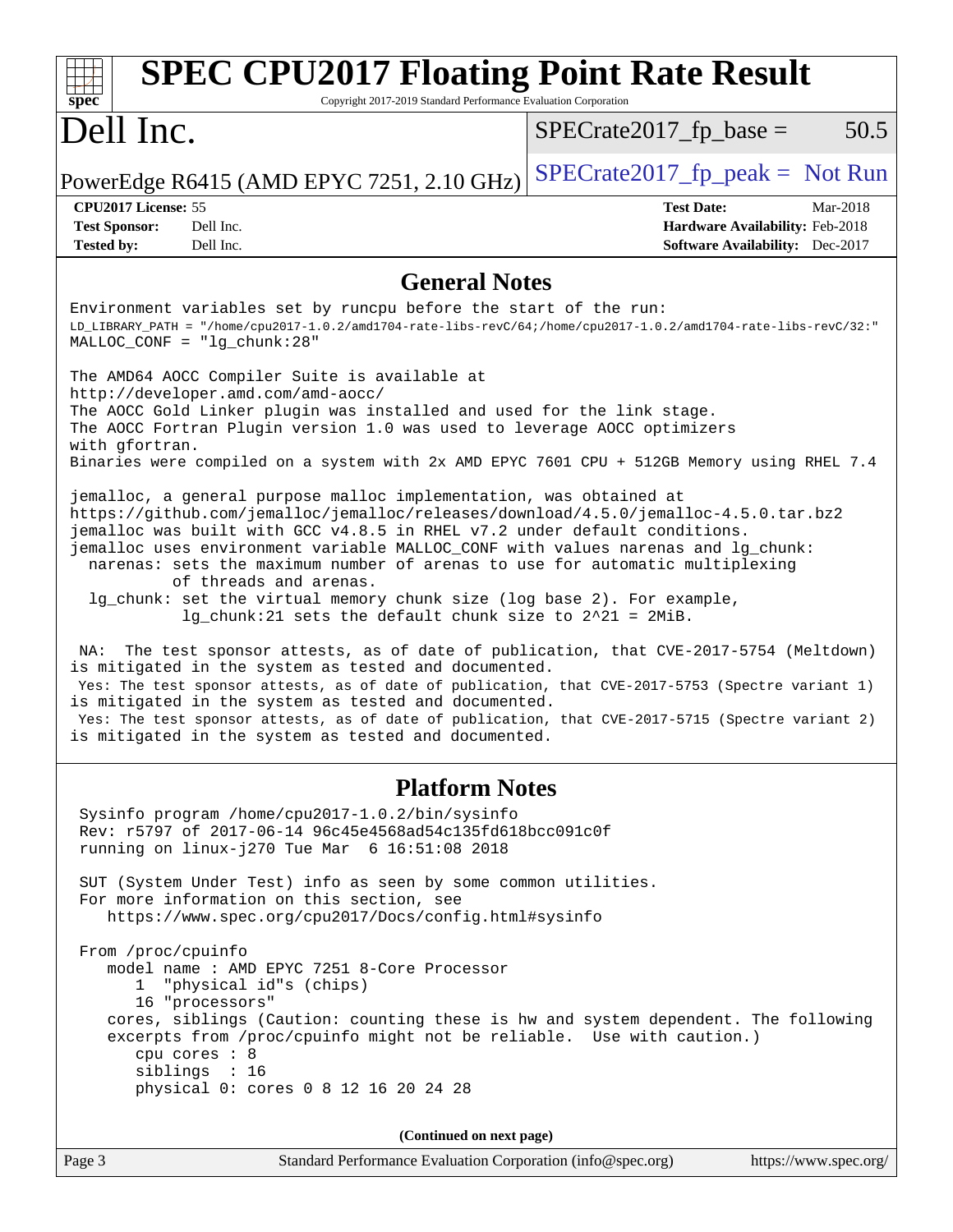| <b>SPEC CPU2017 Floating Point Rate Result</b><br>spec<br>Copyright 2017-2019 Standard Performance Evaluation Corporation                                                                                                                                                                                                                                                                                                                                                                                                                                                                                                                                                                                                                                                                                                                                                   |                                                               |
|-----------------------------------------------------------------------------------------------------------------------------------------------------------------------------------------------------------------------------------------------------------------------------------------------------------------------------------------------------------------------------------------------------------------------------------------------------------------------------------------------------------------------------------------------------------------------------------------------------------------------------------------------------------------------------------------------------------------------------------------------------------------------------------------------------------------------------------------------------------------------------|---------------------------------------------------------------|
| Dell Inc.                                                                                                                                                                                                                                                                                                                                                                                                                                                                                                                                                                                                                                                                                                                                                                                                                                                                   | 50.5<br>$SPECrate2017_fp\_base =$                             |
| PowerEdge R6415 (AMD EPYC 7251, 2.10 GHz)                                                                                                                                                                                                                                                                                                                                                                                                                                                                                                                                                                                                                                                                                                                                                                                                                                   | $SPECrate2017_fp_peak = Not Run$                              |
| CPU2017 License: 55                                                                                                                                                                                                                                                                                                                                                                                                                                                                                                                                                                                                                                                                                                                                                                                                                                                         | <b>Test Date:</b><br>Mar-2018                                 |
| <b>Test Sponsor:</b><br>Dell Inc.                                                                                                                                                                                                                                                                                                                                                                                                                                                                                                                                                                                                                                                                                                                                                                                                                                           | Hardware Availability: Feb-2018                               |
| <b>Tested by:</b><br>Dell Inc.                                                                                                                                                                                                                                                                                                                                                                                                                                                                                                                                                                                                                                                                                                                                                                                                                                              | <b>Software Availability:</b> Dec-2017                        |
| <b>Platform Notes (Continued)</b>                                                                                                                                                                                                                                                                                                                                                                                                                                                                                                                                                                                                                                                                                                                                                                                                                                           |                                                               |
| $32$ -bit, $64$ -bit<br>$CPU$ op-mode( $s$ ):<br>Little Endian<br>Byte Order:<br>CPU(s):<br>16<br>On-line CPU(s) list:<br>$0 - 15$<br>Thread(s) per core:<br>2<br>$Core(s)$ per socket:<br>8<br>Socket(s):<br>1<br>4<br>NUMA $node(s)$ :<br>Vendor ID:<br>AuthenticAMD<br>CPU family:<br>23<br>Model:<br>$\mathbf{1}$<br>Model name:<br>AMD EPYC 7251 8-Core Processor<br>2<br>Stepping:<br>2096.013<br>CPU MHz:<br>4192.02<br>BogoMIPS:<br>Virtualization:<br>$AMD-V$<br>L1d cache:<br>32K<br>Lli cache:<br>64K<br>L2 cache:<br>512K<br>L3 cache:<br>4096K<br>NUMA node0 CPU(s):<br>0, 4, 8, 12                                                                                                                                                                                                                                                                            |                                                               |
| NUMA nodel CPU(s):<br>1, 5, 9, 13<br>NUMA $node2$ $CPU(s)$ :<br>2,6,10,14<br>3, 7, 11, 15<br>NUMA node3 CPU(s):<br>Flags:<br>pat pse36 clflush mmx fxsr sse sse2 ht syscall nx mmxext fxsr_opt pdpe1gb rdtscp lm<br>constant_tsc rep_good nopl nonstop_tsc extd_apicid amd_dcm aperfmperf eagerfpu pni<br>pclmulqdq monitor ssse3 fma cx16 sse4_1 sse4_2 movbe popcnt aes xsave avx f16c<br>rdrand lahf_lm cmp_legacy svm extapic cr8_legacy abm sse4a misalignsse 3dnowprefetch<br>osvw skinit wdt tce topoext perfctr_core perfctr_nb bpext perfctr_12 mwaitx arat cpb<br>hw_pstate retpoline retpoline_amd npt lbrv svm_lock nrip_save tsc_scale vmcb_clean<br>flushbyasid decodeassists pausefilter pfthreshold vmmcall avic fsgsbase bmil avx2<br>smep bmi2 rdseed adx smap clflushopt sha_ni xsaveopt xsavec xgetbvl clzero irperf<br>ibpb overflow_recov succor smca | fpu vme de pse tsc msr pae mce cx8 apic sep mtrr pge mca cmov |
| /proc/cpuinfo cache data<br>cache size : 512 KB<br>From numactl --hardware WARNING: a numactl 'node' might or might not correspond to a<br>physical chip.<br>available: 4 nodes (0-3)<br>node 0 cpus: 0 4 8 12<br>node 0 size: 128622 MB<br>node 0 free: 128474 MB                                                                                                                                                                                                                                                                                                                                                                                                                                                                                                                                                                                                          |                                                               |
| (Continued on next page)                                                                                                                                                                                                                                                                                                                                                                                                                                                                                                                                                                                                                                                                                                                                                                                                                                                    |                                                               |
| Standard Performance Evaluation Corporation (info@spec.org)<br>Page 4                                                                                                                                                                                                                                                                                                                                                                                                                                                                                                                                                                                                                                                                                                                                                                                                       | https://www.spec.org/                                         |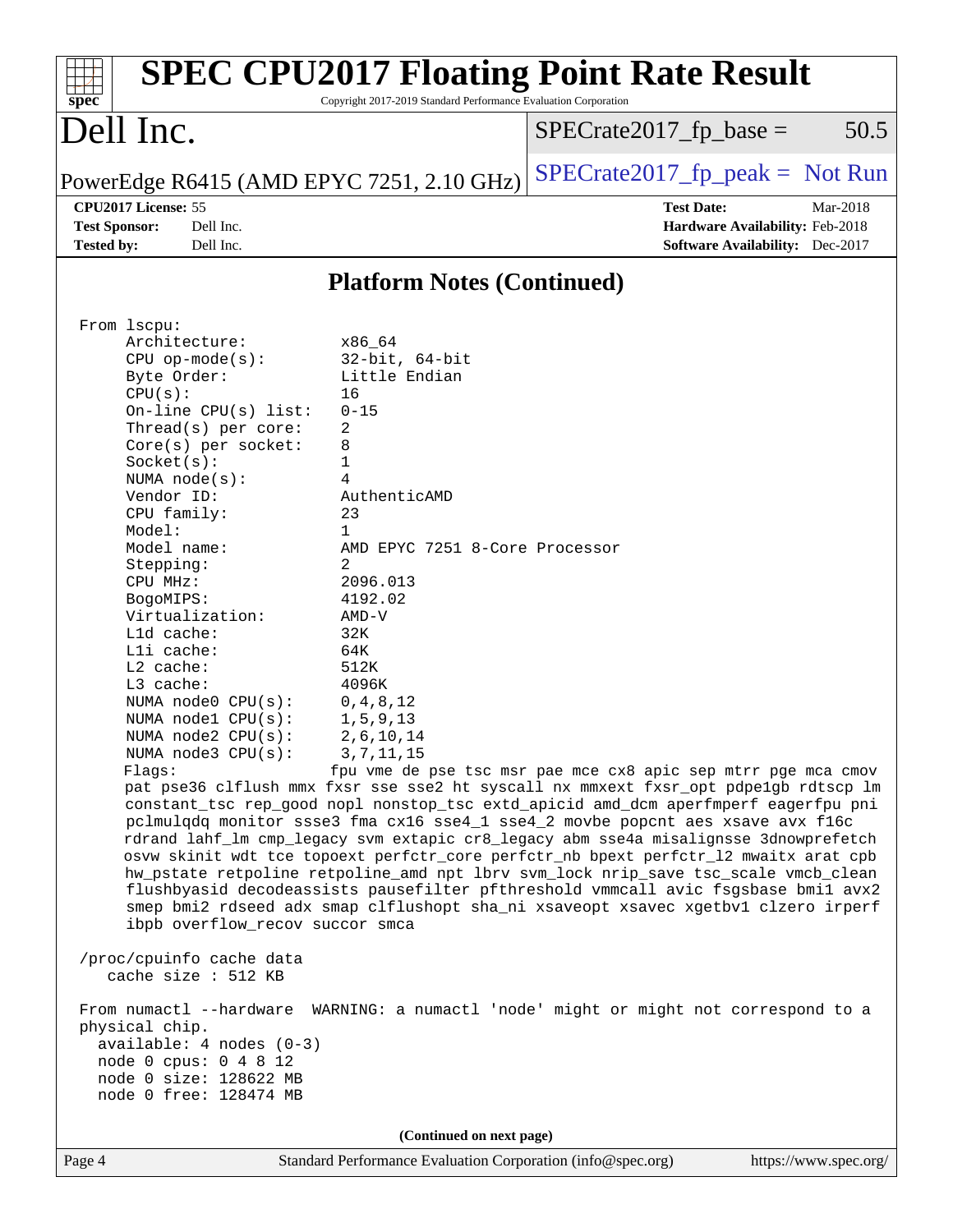| <b>SPEC CPU2017 Floating Point Rate Result</b><br>Copyright 2017-2019 Standard Performance Evaluation Corporation<br>spec <sup>®</sup>                                                                                                                                                                                                                                                                                                                                                                                                                                                                                                                                                                                                                                                                                                                                                                                                                                                                                                                                                                                                                                                                                                                                                                                         |                                 |                                                                                |
|--------------------------------------------------------------------------------------------------------------------------------------------------------------------------------------------------------------------------------------------------------------------------------------------------------------------------------------------------------------------------------------------------------------------------------------------------------------------------------------------------------------------------------------------------------------------------------------------------------------------------------------------------------------------------------------------------------------------------------------------------------------------------------------------------------------------------------------------------------------------------------------------------------------------------------------------------------------------------------------------------------------------------------------------------------------------------------------------------------------------------------------------------------------------------------------------------------------------------------------------------------------------------------------------------------------------------------|---------------------------------|--------------------------------------------------------------------------------|
| Dell Inc.                                                                                                                                                                                                                                                                                                                                                                                                                                                                                                                                                                                                                                                                                                                                                                                                                                                                                                                                                                                                                                                                                                                                                                                                                                                                                                                      | $SPECrate2017_fp\_base =$       | 50.5                                                                           |
| PowerEdge R6415 (AMD EPYC 7251, 2.10 GHz)                                                                                                                                                                                                                                                                                                                                                                                                                                                                                                                                                                                                                                                                                                                                                                                                                                                                                                                                                                                                                                                                                                                                                                                                                                                                                      | $SPECrate2017fr peak = Not Run$ |                                                                                |
| CPU2017 License: 55<br><b>Test Sponsor:</b><br>Dell Inc.<br>Dell Inc.<br><b>Tested by:</b>                                                                                                                                                                                                                                                                                                                                                                                                                                                                                                                                                                                                                                                                                                                                                                                                                                                                                                                                                                                                                                                                                                                                                                                                                                     | <b>Test Date:</b>               | Mar-2018<br>Hardware Availability: Feb-2018<br>Software Availability: Dec-2017 |
| <b>Platform Notes (Continued)</b>                                                                                                                                                                                                                                                                                                                                                                                                                                                                                                                                                                                                                                                                                                                                                                                                                                                                                                                                                                                                                                                                                                                                                                                                                                                                                              |                                 |                                                                                |
| node 1 cpus: 1 5 9 13<br>node 1 size: 129019 MB<br>node 1 free: 128880 MB<br>node 2 cpus: 2 6 10 14<br>node 2 size: 129019 MB<br>node 2 free: 128877 MB<br>node 3 cpus: 3 7 11 15<br>node 3 size: 129017 MB<br>node 3 free: 128883 MB<br>node distances:<br>$\mathbf{1}$<br>node<br>$\overline{\phantom{0}}$<br>2<br>3<br>0 :<br>10<br>16 16<br>- 16<br>16 10 16<br>16<br>1:<br>16 10<br>2:<br>16<br>16<br>3:<br>16<br>16 16<br>10<br>From /proc/meminfo<br>MemTotal:<br>528054576 kB<br>HugePages_Total:<br>0<br>Hugepagesize:<br>2048 kB<br>/usr/bin/lsb_release -d<br>SUSE Linux Enterprise Server 12 SP3<br>From /etc/*release* /etc/*version*<br>SuSE-release:<br>SUSE Linux Enterprise Server 12 (x86_64)<br>$VERSION = 12$<br>PATCHLEVEL = 3<br># This file is deprecated and will be removed in a future service pack or release.<br># Please check /etc/os-release for details about this release.<br>os-release:<br>NAME="SLES"<br>VERSION="12-SP3"<br>VERSION_ID="12.3"<br>PRETTY_NAME="SUSE Linux Enterprise Server 12 SP3"<br>ID="sles"<br>ANSI COLOR="0;32"<br>CPE_NAME="cpe:/o:suse:sles:12:sp3"<br>uname $-a$ :<br>Linux linux-j270 4.4.114-94.11-default #1 SMP Thu Feb 1 19:28:26 UTC 2018 (4309ff9)<br>x86_64 x86_64 x86_64 GNU/Linux<br>run-level $3$ Mar $6$ 11:36<br>SPEC is set to: /home/cpu2017-1.0.2 |                                 |                                                                                |
| (Continued on next page)                                                                                                                                                                                                                                                                                                                                                                                                                                                                                                                                                                                                                                                                                                                                                                                                                                                                                                                                                                                                                                                                                                                                                                                                                                                                                                       |                                 |                                                                                |
| Standard Performance Evaluation Corporation (info@spec.org)<br>Page 5                                                                                                                                                                                                                                                                                                                                                                                                                                                                                                                                                                                                                                                                                                                                                                                                                                                                                                                                                                                                                                                                                                                                                                                                                                                          |                                 | https://www.spec.org/                                                          |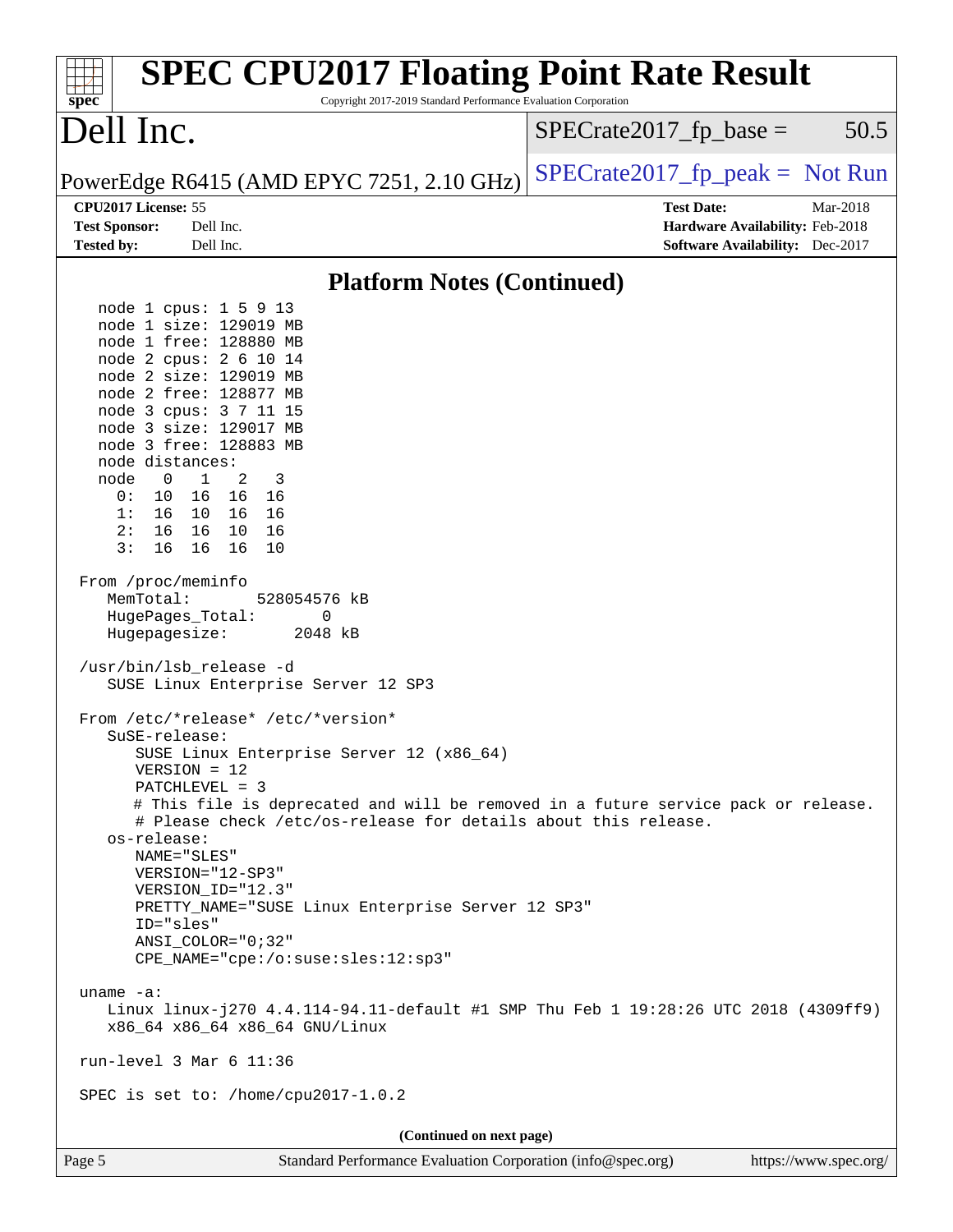| <b>SPEC CPU2017 Floating Point Rate Result</b><br>spec<br>Copyright 2017-2019 Standard Performance Evaluation Corporation                                                                                                                                                                                                                                                                                                                                                                                 |                                                                           |
|-----------------------------------------------------------------------------------------------------------------------------------------------------------------------------------------------------------------------------------------------------------------------------------------------------------------------------------------------------------------------------------------------------------------------------------------------------------------------------------------------------------|---------------------------------------------------------------------------|
| Dell Inc.                                                                                                                                                                                                                                                                                                                                                                                                                                                                                                 | 50.5<br>$SPECrate2017_fp\_base =$                                         |
| PowerEdge R6415 (AMD EPYC 7251, 2.10 GHz)                                                                                                                                                                                                                                                                                                                                                                                                                                                                 | $SPECrate2017_fp\_peak = Not Run$                                         |
| CPU <sub>2017</sub> License: 55                                                                                                                                                                                                                                                                                                                                                                                                                                                                           | <b>Test Date:</b><br>Mar-2018                                             |
| <b>Test Sponsor:</b><br>Dell Inc.<br><b>Tested by:</b><br>Dell Inc.                                                                                                                                                                                                                                                                                                                                                                                                                                       | Hardware Availability: Feb-2018<br><b>Software Availability:</b> Dec-2017 |
| <b>Platform Notes (Continued)</b>                                                                                                                                                                                                                                                                                                                                                                                                                                                                         |                                                                           |
| Filesystem<br>Size Used Avail Use% Mounted on<br>Type<br>/dev/sda4<br>xfs<br>405G 4.9G 400G<br>$2\%$ /home                                                                                                                                                                                                                                                                                                                                                                                                |                                                                           |
| Additional information from dmidecode follows. WARNING: Use caution when you interpret<br>this section. The 'dmidecode' program reads system data which is "intended to allow<br>hardware to be accurately determined", but the intent may not be met, as there are<br>frequent changes to hardware, firmware, and the "DMTF SMBIOS" standard.<br>BIOS Dell Inc. 1.0.9 01/05/2018<br>Memory:<br>8x 802C8632802C 72ASS8G72LZ-2G6B2 64 GB 4 rank 2666, configured at 2400<br>8x Not Specified Not Specified |                                                                           |
| (End of data from sysinfo program)                                                                                                                                                                                                                                                                                                                                                                                                                                                                        |                                                                           |
| <b>Compiler Version Notes</b>                                                                                                                                                                                                                                                                                                                                                                                                                                                                             |                                                                           |
| 519.1bm_r(base) 538.imagick_r(base) 544.nab_r(base)<br>CC.                                                                                                                                                                                                                                                                                                                                                                                                                                                |                                                                           |
| AOCC.LLVM.4.0.0.B35.2017_04_26 clang version 4.0.0 (CLANG:) (based on LLVM<br>AOCC.LLVM.4.0.0.B35.2017 04 26)<br>Target: x86_64-unknown-linux-gnu<br>Thread model: posix<br>InstalledDir: /root/work/compilers/AOCC-1.0-Compiler/bin                                                                                                                                                                                                                                                                      |                                                                           |
| CXXC $508.namd_r(base) 510.parest_r(base)$                                                                                                                                                                                                                                                                                                                                                                                                                                                                |                                                                           |
| AOCC.LLVM.4.0.0.B35.2017_04_26 clang version 4.0.0 (CLANG:) (based on LLVM<br>AOCC.LLVM.4.0.0.B35.2017_04_26)<br>Target: x86_64-unknown-linux-gnu<br>Thread model: posix<br>InstalledDir: /root/work/compilers/AOCC-1.0-Compiler/bin                                                                                                                                                                                                                                                                      |                                                                           |
| 511.povray_r(base) 526.blender_r(base)<br>CC.                                                                                                                                                                                                                                                                                                                                                                                                                                                             |                                                                           |
| AOCC.LLVM.4.0.0.B35.2017_04_26 clang version 4.0.0 (CLANG:) (based on LLVM<br>AOCC.LLVM.4.0.0.B35.2017_04_26)<br>Target: x86_64-unknown-linux-gnu<br>Thread model: posix<br>InstalledDir: /root/work/compilers/AOCC-1.0-Compiler/bin<br>AOCC.LLVM.4.0.0.B35.2017_04_26 clang version 4.0.0 (CLANG:) (based on LLVM<br>AOCC.LLVM.4.0.0.B35.2017_04_26)                                                                                                                                                     |                                                                           |
| (Continued on next page)                                                                                                                                                                                                                                                                                                                                                                                                                                                                                  |                                                                           |
| Standard Performance Evaluation Corporation (info@spec.org)<br>Page 6                                                                                                                                                                                                                                                                                                                                                                                                                                     | https://www.spec.org/                                                     |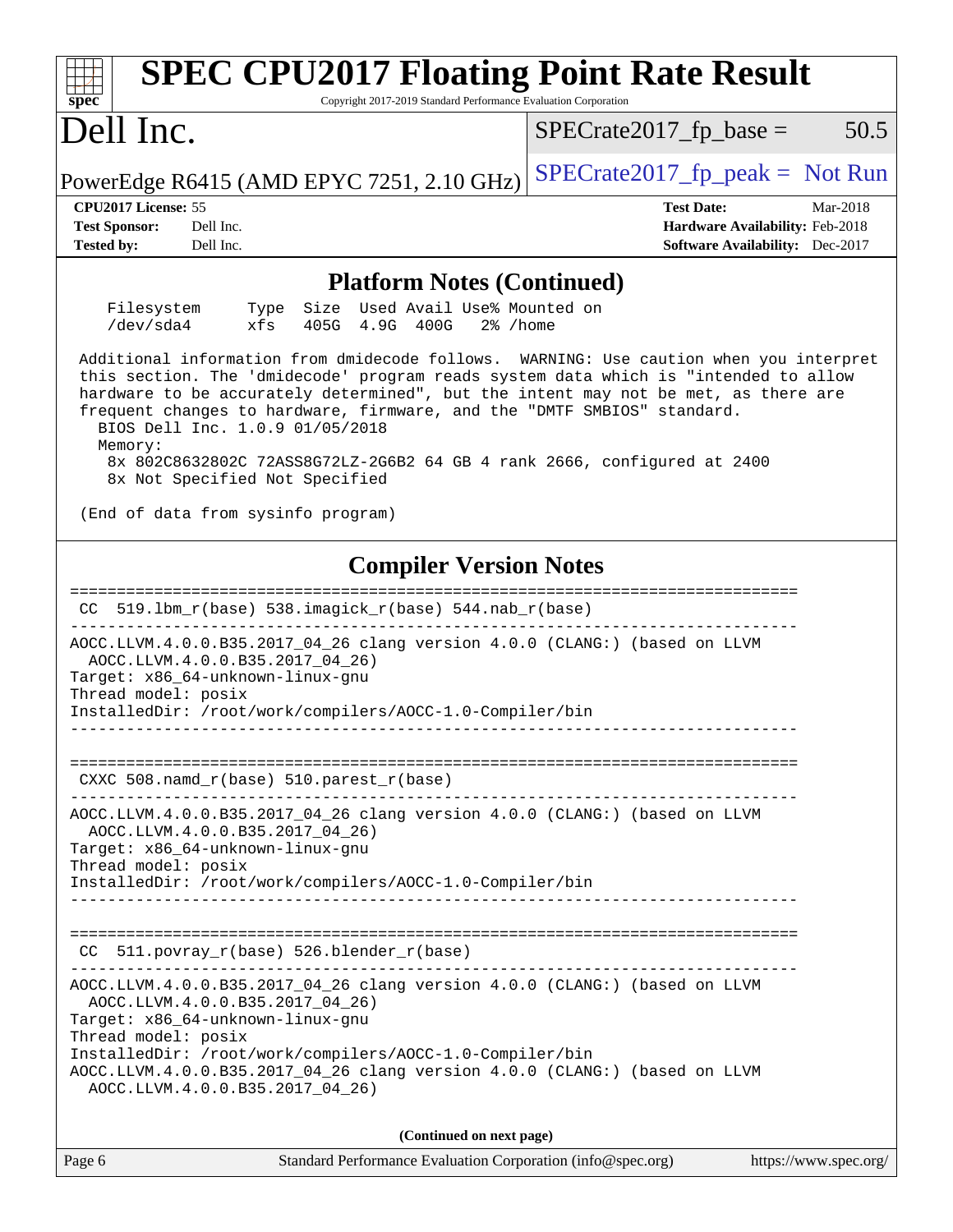| <b>SPEC CPU2017 Floating Point Rate Result</b><br>Copyright 2017-2019 Standard Performance Evaluation Corporation<br>spec <sup>®</sup>                                                                                               |                                                                                                     |
|--------------------------------------------------------------------------------------------------------------------------------------------------------------------------------------------------------------------------------------|-----------------------------------------------------------------------------------------------------|
| Dell Inc.                                                                                                                                                                                                                            | 50.5<br>$SPECrate2017fr base =$                                                                     |
| PowerEdge R6415 (AMD EPYC 7251, 2.10 GHz)                                                                                                                                                                                            | $SPECTate2017_fp\_peak = Not Run$                                                                   |
| CPU2017 License: 55<br><b>Test Sponsor:</b><br>Dell Inc.<br><b>Tested by:</b><br>Dell Inc.                                                                                                                                           | <b>Test Date:</b><br>Mar-2018<br>Hardware Availability: Feb-2018<br>Software Availability: Dec-2017 |
| <b>Compiler Version Notes (Continued)</b>                                                                                                                                                                                            |                                                                                                     |
| Target: x86_64-unknown-linux-gnu<br>Thread model: posix<br>InstalledDir: /root/work/compilers/AOCC-1.0-Compiler/bin                                                                                                                  |                                                                                                     |
| 507.cactuBSSN r(base)<br>FC.                                                                                                                                                                                                         |                                                                                                     |
| AOCC.LLVM.4.0.0.B35.2017_04_26 clang version 4.0.0 (CLANG:) (based on LLVM<br>AOCC.LLVM.4.0.0.B35.2017_04_26)<br>Target: x86_64-unknown-linux-gnu<br>Thread model: posix                                                             |                                                                                                     |
| InstalledDir: /root/work/compilers/AOCC-1.0-Compiler/bin<br>AOCC.LLVM.4.0.0.B35.2017_04_26 clang version 4.0.0 (CLANG:) (based on LLVM<br>AOCC.LLVM.4.0.0.B35.2017_04_26)<br>Target: x86_64-unknown-linux-gnu<br>Thread model: posix |                                                                                                     |
| InstalledDir: /root/work/compilers/AOCC-1.0-Compiler/bin<br>GNU Fortran (GCC) 4.8.2<br>Copyright (C) 2013 Free Software Foundation, Inc.<br>GNU Fortran comes with NO WARRANTY, to the extent permitted by law.                      |                                                                                                     |
| You may redistribute copies of GNU Fortran<br>under the terms of the GNU General Public License.<br>For more information about these matters, see the file named COPYING                                                             |                                                                                                     |
| $503.bwaves_r(base) 549.fotonik3d_r(base) 554.roms_r(base)$<br>FC.                                                                                                                                                                   |                                                                                                     |
| GNU Fortran (GCC) 4.8.2<br>Copyright (C) 2013 Free Software Foundation, Inc.<br>GNU Fortran comes with NO WARRANTY, to the extent permitted by law.<br>You may redistribute copies of GNU Fortran                                    |                                                                                                     |
| under the terms of the GNU General Public License.<br>For more information about these matters, see the file named COPYING                                                                                                           |                                                                                                     |
| $521.wrf_r(base) 527.cam4_r(base)$<br>CC                                                                                                                                                                                             |                                                                                                     |
| GNU Fortran (GCC) 4.8.2<br>Copyright (C) 2013 Free Software Foundation, Inc.<br>GNU Fortran comes with NO WARRANTY, to the extent permitted by law.<br>You may redistribute copies of GNU Fortran                                    |                                                                                                     |
| under the terms of the GNU General Public License.<br>For more information about these matters, see the file named COPYING<br>AOCC.LLVM.4.0.0.B35.2017_04_26 clang version 4.0.0 (CLANG:) (based on LLVM                             |                                                                                                     |
| (Continued on next page)                                                                                                                                                                                                             |                                                                                                     |
| Standard Performance Evaluation Corporation (info@spec.org)<br>Page 7                                                                                                                                                                | https://www.spec.org/                                                                               |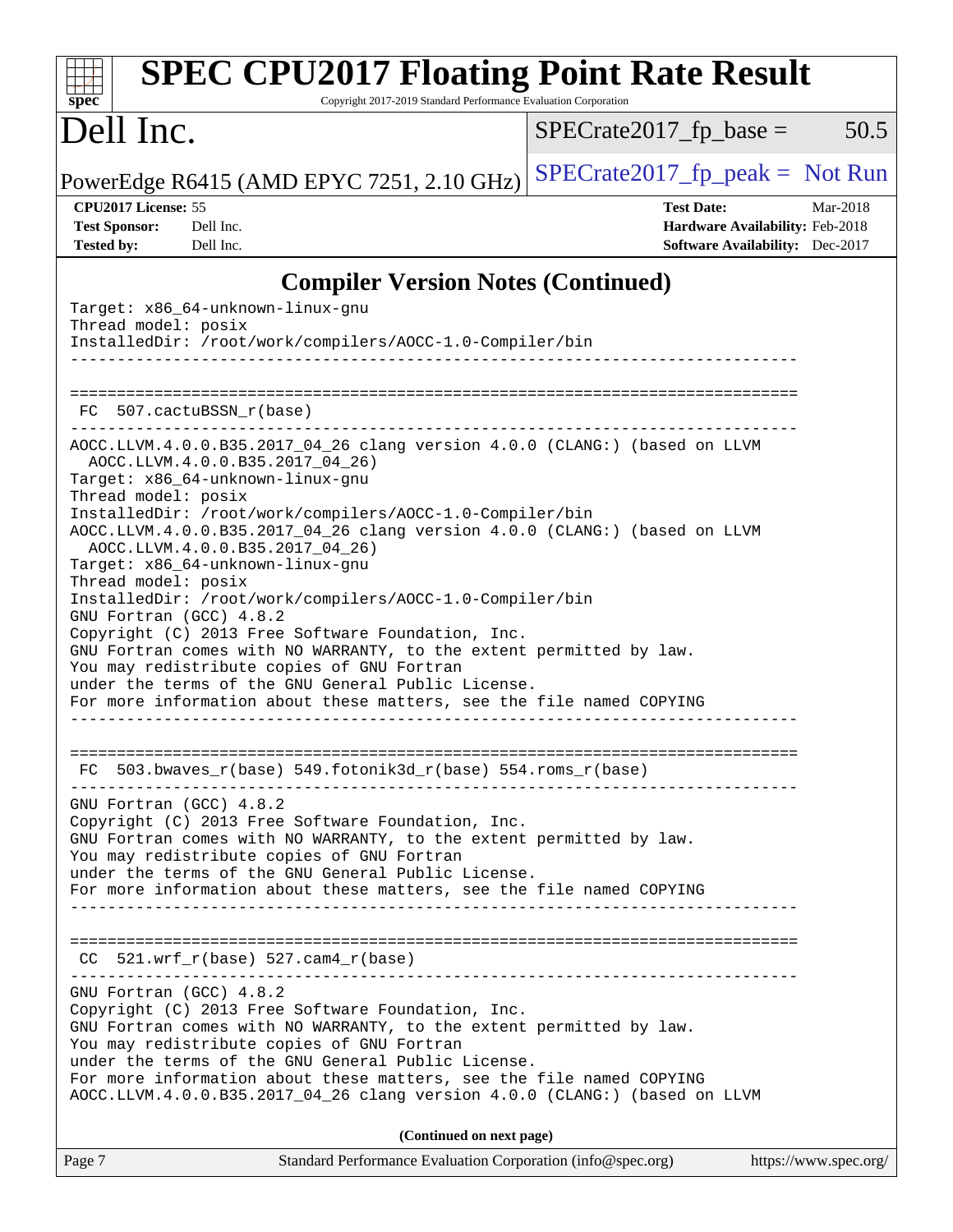### **[spec](http://www.spec.org/) [SPEC CPU2017 Floating Point Rate Result](http://www.spec.org/auto/cpu2017/Docs/result-fields.html#SPECCPU2017FloatingPointRateResult)** Copyright 2017-2019 Standard Performance Evaluation Corporation

# Dell Inc.

 $SPECTate2017<sub>fp</sub> base = 50.5$ 

## PowerEdge R6415 (AMD EPYC 7251, 2.10 GHz)  $\left| \frac{\text{SPECrate2017\_fp\_peak}}{\text{P}} \right| = \text{Not Run}$

**[CPU2017 License:](http://www.spec.org/auto/cpu2017/Docs/result-fields.html#CPU2017License)** 55 **[Test Date:](http://www.spec.org/auto/cpu2017/Docs/result-fields.html#TestDate)** Mar-2018 **[Test Sponsor:](http://www.spec.org/auto/cpu2017/Docs/result-fields.html#TestSponsor)** Dell Inc. **[Hardware Availability:](http://www.spec.org/auto/cpu2017/Docs/result-fields.html#HardwareAvailability)** Feb-2018 **[Tested by:](http://www.spec.org/auto/cpu2017/Docs/result-fields.html#Testedby)** Dell Inc. **[Software Availability:](http://www.spec.org/auto/cpu2017/Docs/result-fields.html#SoftwareAvailability)** Dec-2017

## **[Compiler Version Notes \(Continued\)](http://www.spec.org/auto/cpu2017/Docs/result-fields.html#CompilerVersionNotes)**

 AOCC.LLVM.4.0.0.B35.2017\_04\_26) Target: x86\_64-unknown-linux-gnu Thread model: posix InstalledDir: /root/work/compilers/AOCC-1.0-Compiler/bin ------------------------------------------------------------------------------

**[Base Compiler Invocation](http://www.spec.org/auto/cpu2017/Docs/result-fields.html#BaseCompilerInvocation)**

[C benchmarks](http://www.spec.org/auto/cpu2017/Docs/result-fields.html#Cbenchmarks): [clang](http://www.spec.org/cpu2017/results/res2018q2/cpu2017-20180319-04023.flags.html#user_CCbase_Fclang3)

[C++ benchmarks:](http://www.spec.org/auto/cpu2017/Docs/result-fields.html#CXXbenchmarks) [clang++](http://www.spec.org/cpu2017/results/res2018q2/cpu2017-20180319-04023.flags.html#user_CXXbase_Fclang3_57a48582e5be507d19b2527b3e7d4f85d9b8669ffc9a8a0dbb9bcf949a918a58bbab411e0c4d14a3922022a3e425a90db94042683824c1806feff4324ca1000d)

[Fortran benchmarks](http://www.spec.org/auto/cpu2017/Docs/result-fields.html#Fortranbenchmarks): [clang](http://www.spec.org/cpu2017/results/res2018q2/cpu2017-20180319-04023.flags.html#user_FCbase_Fclang3) [gfortran](http://www.spec.org/cpu2017/results/res2018q2/cpu2017-20180319-04023.flags.html#user_FCbase_gfortran)

[Benchmarks using both Fortran and C](http://www.spec.org/auto/cpu2017/Docs/result-fields.html#BenchmarksusingbothFortranandC): [clang](http://www.spec.org/cpu2017/results/res2018q2/cpu2017-20180319-04023.flags.html#user_CC_FCbase_Fclang3) [gfortran](http://www.spec.org/cpu2017/results/res2018q2/cpu2017-20180319-04023.flags.html#user_CC_FCbase_gfortran)

[Benchmarks using both C and C++](http://www.spec.org/auto/cpu2017/Docs/result-fields.html#BenchmarksusingbothCandCXX): [clang++](http://www.spec.org/cpu2017/results/res2018q2/cpu2017-20180319-04023.flags.html#user_CC_CXXbase_Fclang3_57a48582e5be507d19b2527b3e7d4f85d9b8669ffc9a8a0dbb9bcf949a918a58bbab411e0c4d14a3922022a3e425a90db94042683824c1806feff4324ca1000d) [clang](http://www.spec.org/cpu2017/results/res2018q2/cpu2017-20180319-04023.flags.html#user_CC_CXXbase_Fclang3)

[Benchmarks using Fortran, C, and C++:](http://www.spec.org/auto/cpu2017/Docs/result-fields.html#BenchmarksusingFortranCandCXX) [clang++](http://www.spec.org/cpu2017/results/res2018q2/cpu2017-20180319-04023.flags.html#user_CC_CXX_FCbase_Fclang3_57a48582e5be507d19b2527b3e7d4f85d9b8669ffc9a8a0dbb9bcf949a918a58bbab411e0c4d14a3922022a3e425a90db94042683824c1806feff4324ca1000d) [clang](http://www.spec.org/cpu2017/results/res2018q2/cpu2017-20180319-04023.flags.html#user_CC_CXX_FCbase_Fclang3) [gfortran](http://www.spec.org/cpu2017/results/res2018q2/cpu2017-20180319-04023.flags.html#user_CC_CXX_FCbase_gfortran)

## **[Base Portability Flags](http://www.spec.org/auto/cpu2017/Docs/result-fields.html#BasePortabilityFlags)**

 503.bwaves\_r: [-DSPEC\\_LP64](http://www.spec.org/cpu2017/results/res2018q2/cpu2017-20180319-04023.flags.html#suite_baseEXTRA_PORTABILITY503_bwaves_r_DSPEC_LP64) 507.cactuBSSN\_r: [-DSPEC\\_LP64](http://www.spec.org/cpu2017/results/res2018q2/cpu2017-20180319-04023.flags.html#suite_baseEXTRA_PORTABILITY507_cactuBSSN_r_DSPEC_LP64) 508.namd\_r: [-DSPEC\\_LP64](http://www.spec.org/cpu2017/results/res2018q2/cpu2017-20180319-04023.flags.html#suite_baseEXTRA_PORTABILITY508_namd_r_DSPEC_LP64) 510.parest\_r: [-DSPEC\\_LP64](http://www.spec.org/cpu2017/results/res2018q2/cpu2017-20180319-04023.flags.html#suite_baseEXTRA_PORTABILITY510_parest_r_DSPEC_LP64) 511.povray\_r: [-DSPEC\\_LP64](http://www.spec.org/cpu2017/results/res2018q2/cpu2017-20180319-04023.flags.html#suite_baseEXTRA_PORTABILITY511_povray_r_DSPEC_LP64) 519.lbm\_r: [-DSPEC\\_LP64](http://www.spec.org/cpu2017/results/res2018q2/cpu2017-20180319-04023.flags.html#suite_baseEXTRA_PORTABILITY519_lbm_r_DSPEC_LP64) 521.wrf\_r: [-DSPEC\\_CASE\\_FLAG](http://www.spec.org/cpu2017/results/res2018q2/cpu2017-20180319-04023.flags.html#b521.wrf_r_baseCPORTABILITY_DSPEC_CASE_FLAG) [-fconvert=big-endian](http://www.spec.org/cpu2017/results/res2018q2/cpu2017-20180319-04023.flags.html#user_baseFPORTABILITY521_wrf_r_F-fconvert:big-endian) [-DSPEC\\_LP64](http://www.spec.org/cpu2017/results/res2018q2/cpu2017-20180319-04023.flags.html#suite_baseEXTRA_PORTABILITY521_wrf_r_DSPEC_LP64) 526.blender\_r: [-funsigned-char](http://www.spec.org/cpu2017/results/res2018q2/cpu2017-20180319-04023.flags.html#user_baseCPORTABILITY526_blender_r_F-funsigned-char) [-D\\_\\_BOOL\\_DEFINED](http://www.spec.org/cpu2017/results/res2018q2/cpu2017-20180319-04023.flags.html#b526.blender_r_baseCXXPORTABILITY_D__BOOL_DEFINED) [-DSPEC\\_LP64](http://www.spec.org/cpu2017/results/res2018q2/cpu2017-20180319-04023.flags.html#suite_baseEXTRA_PORTABILITY526_blender_r_DSPEC_LP64) 527.cam4\_r: [-DSPEC\\_CASE\\_FLAG](http://www.spec.org/cpu2017/results/res2018q2/cpu2017-20180319-04023.flags.html#b527.cam4_r_basePORTABILITY_DSPEC_CASE_FLAG) [-DSPEC\\_LP64](http://www.spec.org/cpu2017/results/res2018q2/cpu2017-20180319-04023.flags.html#suite_baseEXTRA_PORTABILITY527_cam4_r_DSPEC_LP64) 538.imagick\_r: [-DSPEC\\_LP64](http://www.spec.org/cpu2017/results/res2018q2/cpu2017-20180319-04023.flags.html#suite_baseEXTRA_PORTABILITY538_imagick_r_DSPEC_LP64) 544.nab\_r: [-DSPEC\\_LP64](http://www.spec.org/cpu2017/results/res2018q2/cpu2017-20180319-04023.flags.html#suite_baseEXTRA_PORTABILITY544_nab_r_DSPEC_LP64) 549.fotonik3d\_r: [-DSPEC\\_LP64](http://www.spec.org/cpu2017/results/res2018q2/cpu2017-20180319-04023.flags.html#suite_baseEXTRA_PORTABILITY549_fotonik3d_r_DSPEC_LP64) 554.roms\_r: [-DSPEC\\_LP64](http://www.spec.org/cpu2017/results/res2018q2/cpu2017-20180319-04023.flags.html#suite_baseEXTRA_PORTABILITY554_roms_r_DSPEC_LP64)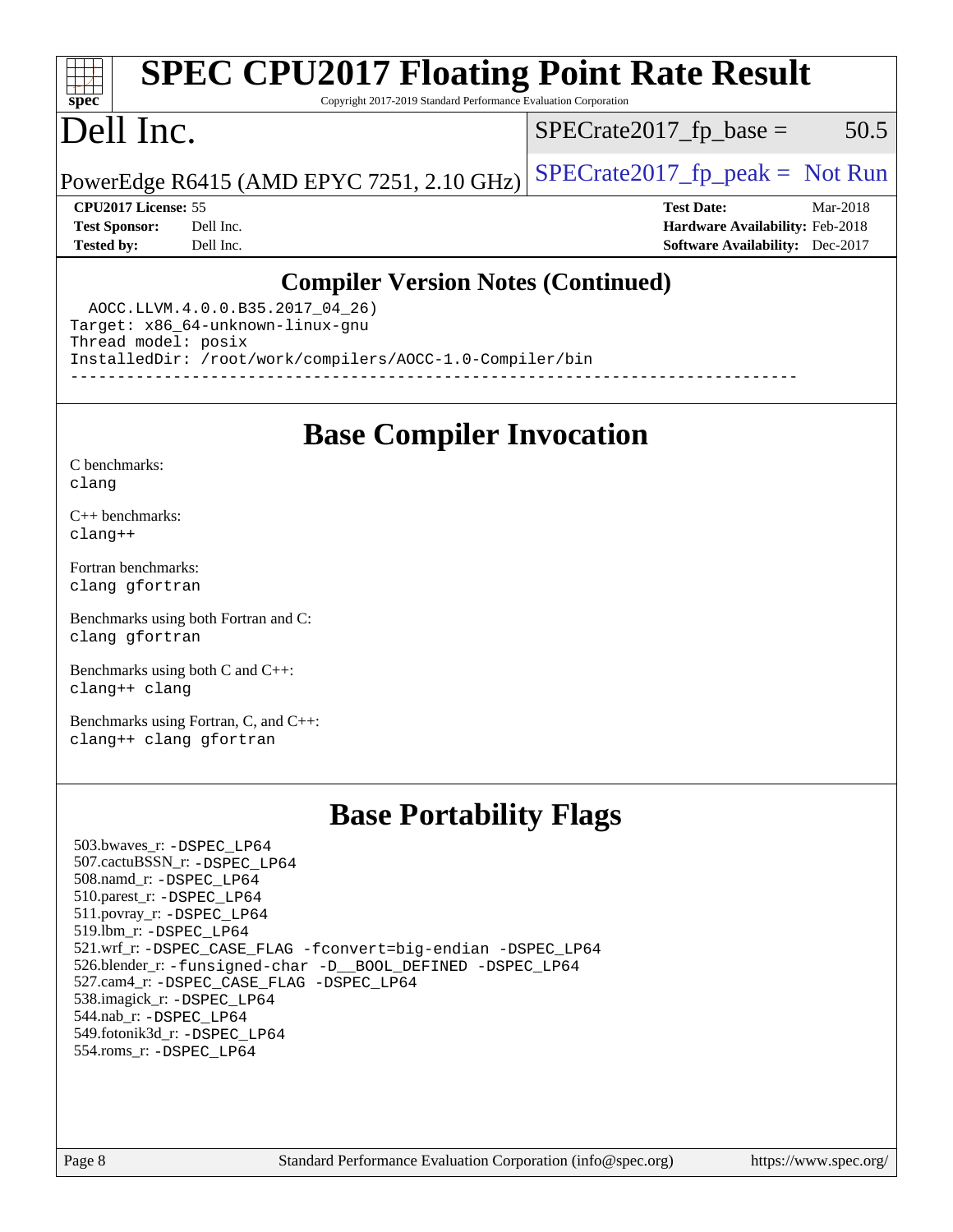| <b>SPEC CPU2017 Floating Point Rate Result</b><br>Copyright 2017-2019 Standard Performance Evaluation Corporation<br>spec <sup>®</sup>                                                                                                                                                                                                                                                                                                        |                                                                                                     |  |  |
|-----------------------------------------------------------------------------------------------------------------------------------------------------------------------------------------------------------------------------------------------------------------------------------------------------------------------------------------------------------------------------------------------------------------------------------------------|-----------------------------------------------------------------------------------------------------|--|--|
| Dell Inc.                                                                                                                                                                                                                                                                                                                                                                                                                                     | $SPECrate2017_fp\_base =$<br>50.5                                                                   |  |  |
| PowerEdge R6415 (AMD EPYC 7251, 2.10 GHz)                                                                                                                                                                                                                                                                                                                                                                                                     | $SPECrate2017_fp\_peak = Not Run$                                                                   |  |  |
| CPU2017 License: 55<br><b>Test Sponsor:</b><br>Dell Inc.<br><b>Tested by:</b><br>Dell Inc.                                                                                                                                                                                                                                                                                                                                                    | <b>Test Date:</b><br>Mar-2018<br>Hardware Availability: Feb-2018<br>Software Availability: Dec-2017 |  |  |
| <b>Base Optimization Flags</b>                                                                                                                                                                                                                                                                                                                                                                                                                |                                                                                                     |  |  |
| C benchmarks:<br>-flto -Wl, -plugin-opt= -merge-constant -lsr-in-nested-loop<br>-disable-vect-cmp -03 -ffast-math -march=znver1 -fstruct-layout=2<br>-mllvm -unroll-threshold=100 -fremap-arrays -mno-avx2<br>-inline-threshold=1000 -z muldefs -ljemalloc                                                                                                                                                                                    |                                                                                                     |  |  |
| $C++$ benchmarks:<br>-flto -Wl, -plugin-opt= -merge-constant -lsr-in-nested-loop<br>-disable-vect-cmp -03 -march=znver1 -mllvm -unroll-threshold=100<br>-finline-aggressive -fremap-arrays -inline-threshold=1000 -z muldefs<br>$-lj$ emalloc                                                                                                                                                                                                 |                                                                                                     |  |  |
| Fortran benchmarks:<br>-flto -Wl, -plugin-opt= -merge-constant -lsr-in-nested-loop<br>-disable-vect-cmp -03(gfortran) -03(clang) -mavx -madx<br>-funroll-loops -ffast-math -z muldefs -fplugin=dragonegg.so<br>-fplugin-arg-dragonegg-llvm-option=" -disable-vect-cmp" -ljemalloc<br>-lgfortran -lamdlibm                                                                                                                                     |                                                                                                     |  |  |
| Benchmarks using both Fortran and C:<br>-flto -Wl, -plugin-opt= -merge-constant -lsr-in-nested-loop<br>-disable-vect-cmp -03(clang) -ffast-math -march=znver1<br>-fstruct-layout=2 -mllvm -unroll-threshold=100 -fremap-arrays<br>-mno-avx2 -inline-threshold=1000 -03(gfortran) -mavx -madx<br>-funroll-loops -z muldefs -fplugin=dragonegg.so<br>-fplugin-arg-dragonegg-llvm-option=" -disable-vect-cmp" -ljemalloc<br>-lgfortran -lamdlibm |                                                                                                     |  |  |
| Benchmarks using both C and C++:<br>-flto -Wl, -plugin-opt= -merge-constant -lsr-in-nested-loop<br>-disable-vect-cmp -03 -ffast-math -march=znver1 -fstruct-layout=2<br>-mllvm -unroll-threshold=100 -fremap-arrays -mno-avx2<br>-inline-threshold=1000 -finline-aggressive -z muldefs -ljemalloc                                                                                                                                             |                                                                                                     |  |  |
| Benchmarks using Fortran, C, and C++:<br>-flto -Wl, -plugin-opt= -merge-constant -lsr-in-nested-loop<br>-disable-vect-cmp -03(clang) -ffast-math -march=znver1<br>-fstruct-layout=2 -mllvm -unroll-threshold=100 -fremap-arrays<br>-mno-avx2 -inline-threshold=1000 -finline-aggressive -03(gfortran)<br>-mavx -madx -funroll-loops -z muldefs -fplugin=dragonegg.so<br>-fplugin-arg-dragonegg-llvm-option=" -disable-vect-cmp" -ljemalloc    |                                                                                                     |  |  |
| The flags files that were used to format this result can be browsed at<br>http://www.spec.org/cpu2017/flags/gcc.2018-02-16.html<br>http://www.spec.org/cpu2017/flags/aocc100-flags-revC-I.2018-02-16.html                                                                                                                                                                                                                                     |                                                                                                     |  |  |
| (Continued on next page)<br>Page 9<br>Standard Performance Evaluation Corporation (info@spec.org)                                                                                                                                                                                                                                                                                                                                             | https://www.spec.org/                                                                               |  |  |